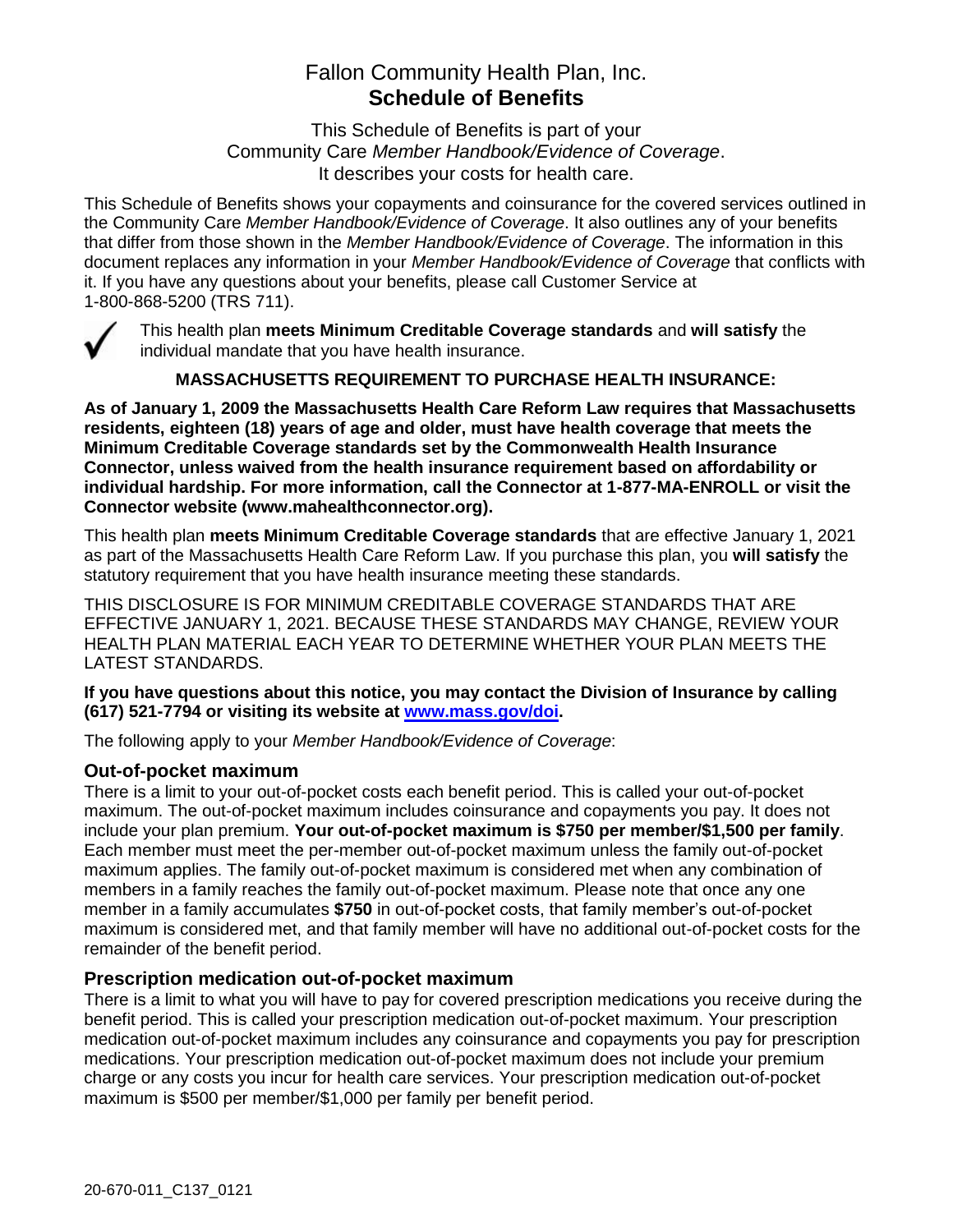#### **Domestic partner coverage**

You may include a domestic partner and his/her dependents under your family coverage. A domestic partner is defined as a partner of the same or opposite sex whom you have registered with your employer for eligibility for benefits, and have included under your family coverage for health insurance.

# **It Fits! ™ benefit**

Your contract includes coverage for services provided under the It Fits! ™ program to a maximum of \$150.

#### **Covered services**

The following chart shows your costs for covered services. These costs apply to the services in the **Description of benefits** section of your *Member Handbook/Evidence of Coverage*. In summary, your responsibilities are as follows: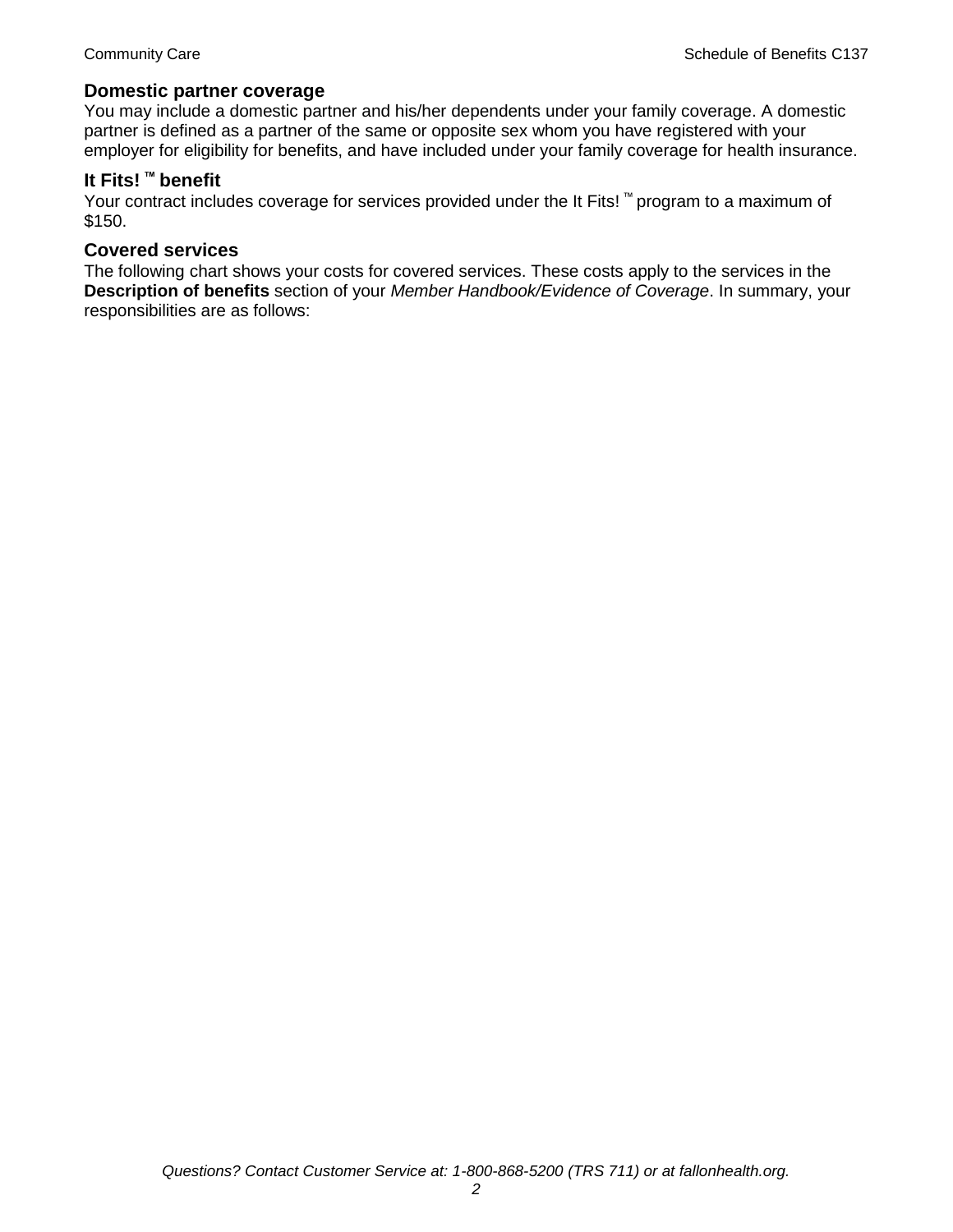|    | <b>Covered services</b>                                                                                                                     | <b>Benefits</b>                                     |
|----|---------------------------------------------------------------------------------------------------------------------------------------------|-----------------------------------------------------|
|    | <b>Ambulance services</b><br>1. Ambulance transportation for an emergency                                                                   | Covered in full                                     |
|    | 2. Ambulance transportation for non-emergency situations, when                                                                              | Covered in full                                     |
|    | medically necessary                                                                                                                         |                                                     |
|    | <b>Autism services</b>                                                                                                                      |                                                     |
| 1. | Prior authorization required<br>Habilitative and rehabilitative care                                                                        | \$10 copayment per visit                            |
|    | 2. Applied behavior analysis when supervised by a board certified                                                                           | Covered in full                                     |
|    | behavioral analyst                                                                                                                          |                                                     |
|    | 3. Therapeutic care, services including speech, physical and<br>occupational therapy                                                        | \$10 copayment per visit                            |
|    | Durable medical equipment and prosthetic/orthotic devices                                                                                   |                                                     |
|    | Referral and prior authorization required for most services<br>1. The purchase or rental of durable medical equipment and prosthetic/       | Covered in full                                     |
|    | orthotic devices (including the fitting, preparing, repairing and<br>modifying of the appliance)                                            |                                                     |
|    | 2. Scalp hair prosthesis (wigs) for individuals who have suffered hair                                                                      | Covered in full                                     |
|    | loss as a result of the treatment of any form of cancer or leukemia.<br>Coverage is provided for one scalp hair prosthetic (wig) per member |                                                     |
|    | per benefit period when the prosthesis is determined to be medically                                                                        |                                                     |
|    | necessary by a plan physician and the plan                                                                                                  |                                                     |
|    | 3. Breast prosthesis that is medically necessary after a covered<br>reconstructive surgery following a mastectomy                           | Covered in full                                     |
|    | 4. Prosthetic limbs which replace, in whole or in part, an arm or leg                                                                       | Covered in full                                     |
| 5. | Insulin pump and insulin pump supplies                                                                                                      | Covered in full                                     |
|    | 6. Breast pumps                                                                                                                             | Covered in full                                     |
|    | 7. Up to \$2,000 per ear for hearing aid device only, every 36 months                                                                       | Covered in full                                     |
|    | (must be 21 years of age or younger)<br>Related services and supplies for hearing aids (not subject to the                                  |                                                     |
|    | \$2,000 limit)                                                                                                                              |                                                     |
|    | 8. Medical and surgical supplies                                                                                                            | Covered in full                                     |
| 1. | <b>Emergency and urgent care</b><br>Emergency room visits                                                                                   | \$50 copayment per visit                            |
| 2. | Emergency room visits when you are admitted to an observation room                                                                          | Covered in full                                     |
| 3. | Urgent care visits in a doctor's office or at an urgent care facility                                                                       | \$18 copayment per visit                            |
|    |                                                                                                                                             |                                                     |
| 4. | Emergency prescription medication provided out of the Community<br>Care service area as part of an approved emergency treatment             | Tier 1: \$10 copayment<br>Tier 2: \$20 copayment    |
|    |                                                                                                                                             | Tier 3: \$40 copayment                              |
|    |                                                                                                                                             | Tier 4: \$40 copayment<br>for up to a 14-day supply |
| 5. | Telemedicine visits with physicians through Teladoc. Visits are                                                                             | \$10 copayment per visit                            |
|    | performed by phone, video, or mobile app.                                                                                                   |                                                     |
|    |                                                                                                                                             |                                                     |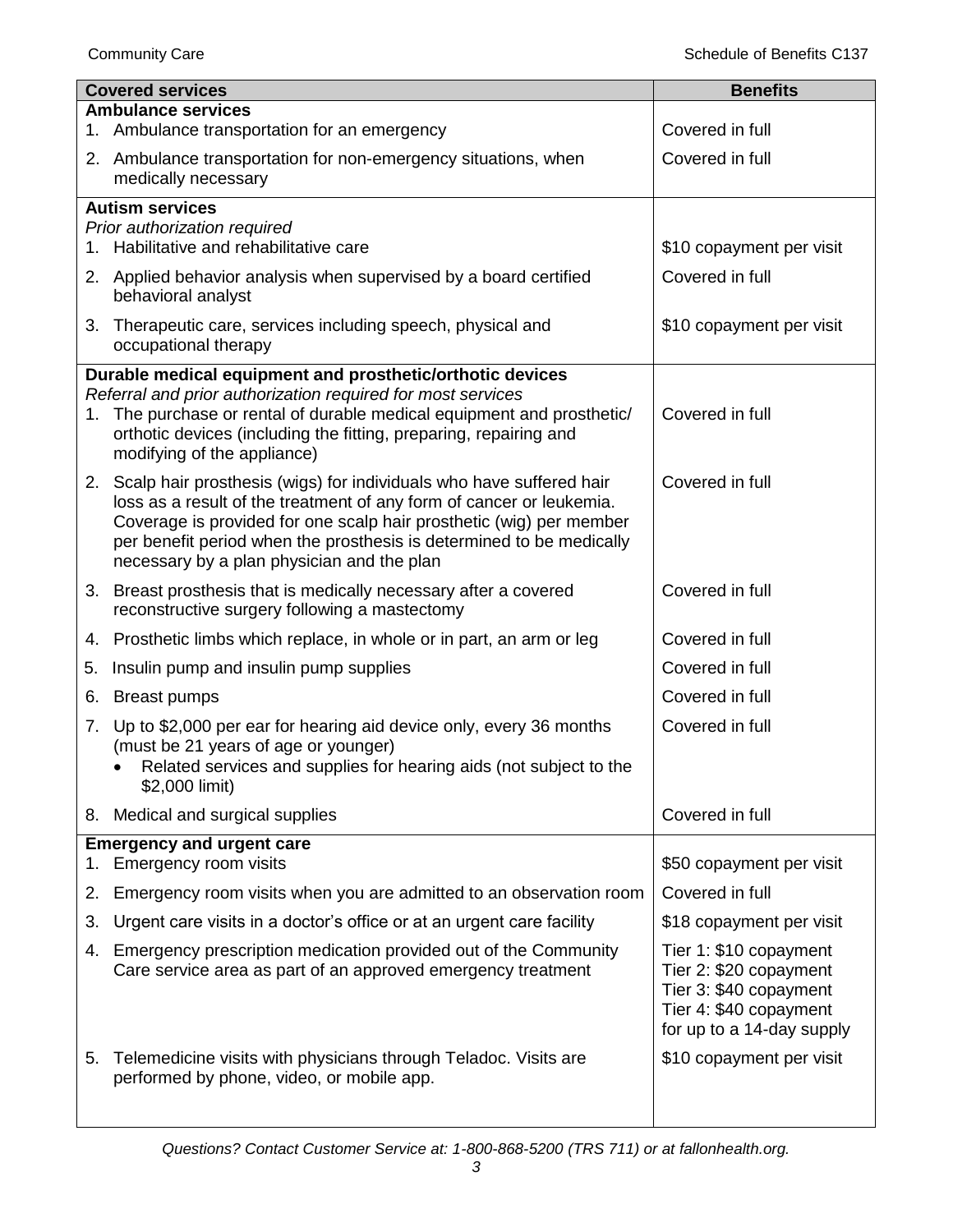| <b>Covered services</b>                                                                                                                                                                                                                                                                                                                                                                                                         | <b>Benefits</b>                                                       |
|---------------------------------------------------------------------------------------------------------------------------------------------------------------------------------------------------------------------------------------------------------------------------------------------------------------------------------------------------------------------------------------------------------------------------------|-----------------------------------------------------------------------|
| Enteral formulas and low protein foods<br>Referral and prior authorization required for enteral formulas<br>1. Enteral formulas, upon a physician's written order, for home use in the<br>treatment of malabsorption caused by Crohn's disease, ulcerative<br>colitis, gastroesophageal reflux, gastrointestinal motility, chronic<br>intestinal pseudo-obstruction, and inherited diseases of amino acids<br>and organic acids | Covered in full                                                       |
| 2. Food products that have been modified to be low in protein for<br>individuals with inherited diseases of amino acids and organic acids.<br>You may be required to purchase these products over the counter<br>and submit claims to the plan for reimbursement.                                                                                                                                                               | Covered in full                                                       |
| Home health care services                                                                                                                                                                                                                                                                                                                                                                                                       |                                                                       |
| Prior authorization required<br>1. Part-time or intermittent skilled nursing care and physical therapy<br>provided in your home by a home health agency                                                                                                                                                                                                                                                                         | Covered in full                                                       |
| 2. Additional services and supplies that are determined to be a medically<br>necessary component of skilled nursing care and physical therapy                                                                                                                                                                                                                                                                                   | Covered in full                                                       |
| 3. Home dialysis services and non-durable medical supplies                                                                                                                                                                                                                                                                                                                                                                      | Covered in full                                                       |
| <b>Hospice care services</b>                                                                                                                                                                                                                                                                                                                                                                                                    |                                                                       |
| Referral and prior authorization required                                                                                                                                                                                                                                                                                                                                                                                       | Covered in full                                                       |
| <b>Hospital inpatient services</b>                                                                                                                                                                                                                                                                                                                                                                                              |                                                                       |
| Referral and prior authorization required<br>Inpatient hospital services including room and board in a semiprivate<br>1.<br>room and the services and supplies that would ordinarily be furnished<br>to you while you are an inpatient                                                                                                                                                                                          | \$50 copayment per<br>admission                                       |
| Infertility/assisted reproductive technology (art) services*                                                                                                                                                                                                                                                                                                                                                                    |                                                                       |
| Referral and prior authorization required (unless provided by a Reliant                                                                                                                                                                                                                                                                                                                                                         |                                                                       |
| Medical Group specialist and you have a Reliant Medical Group PCP)<br>1. Office visits for the consultation, evaluation and diagnosis of fertility                                                                                                                                                                                                                                                                              | \$10 copayment per visit<br>with a PCP and certain<br>other providers |
|                                                                                                                                                                                                                                                                                                                                                                                                                                 | \$18 copayment per visit<br>with a specialist                         |
| Diagnostic laboratory services<br>2.                                                                                                                                                                                                                                                                                                                                                                                            | Covered in full                                                       |
| Diagnostic X-ray services<br>3.                                                                                                                                                                                                                                                                                                                                                                                                 | Covered in full                                                       |
| Artificial insemination, such as intrauterine insemination (IUI)<br>4.                                                                                                                                                                                                                                                                                                                                                          | Covered in full                                                       |
| Assisted reproductive technologies*<br>5.                                                                                                                                                                                                                                                                                                                                                                                       | Covered in full                                                       |
| Assisted reproductive technologies for:<br>6.                                                                                                                                                                                                                                                                                                                                                                                   | \$50 copayment per                                                    |
| In vitro fertilization (IVF-ET)<br>Gamete intrafallopian transfer (GIFT)<br>Zygote intrafallopian transfer (ZIFT)                                                                                                                                                                                                                                                                                                               | procedure                                                             |
|                                                                                                                                                                                                                                                                                                                                                                                                                                 |                                                                       |
|                                                                                                                                                                                                                                                                                                                                                                                                                                 |                                                                       |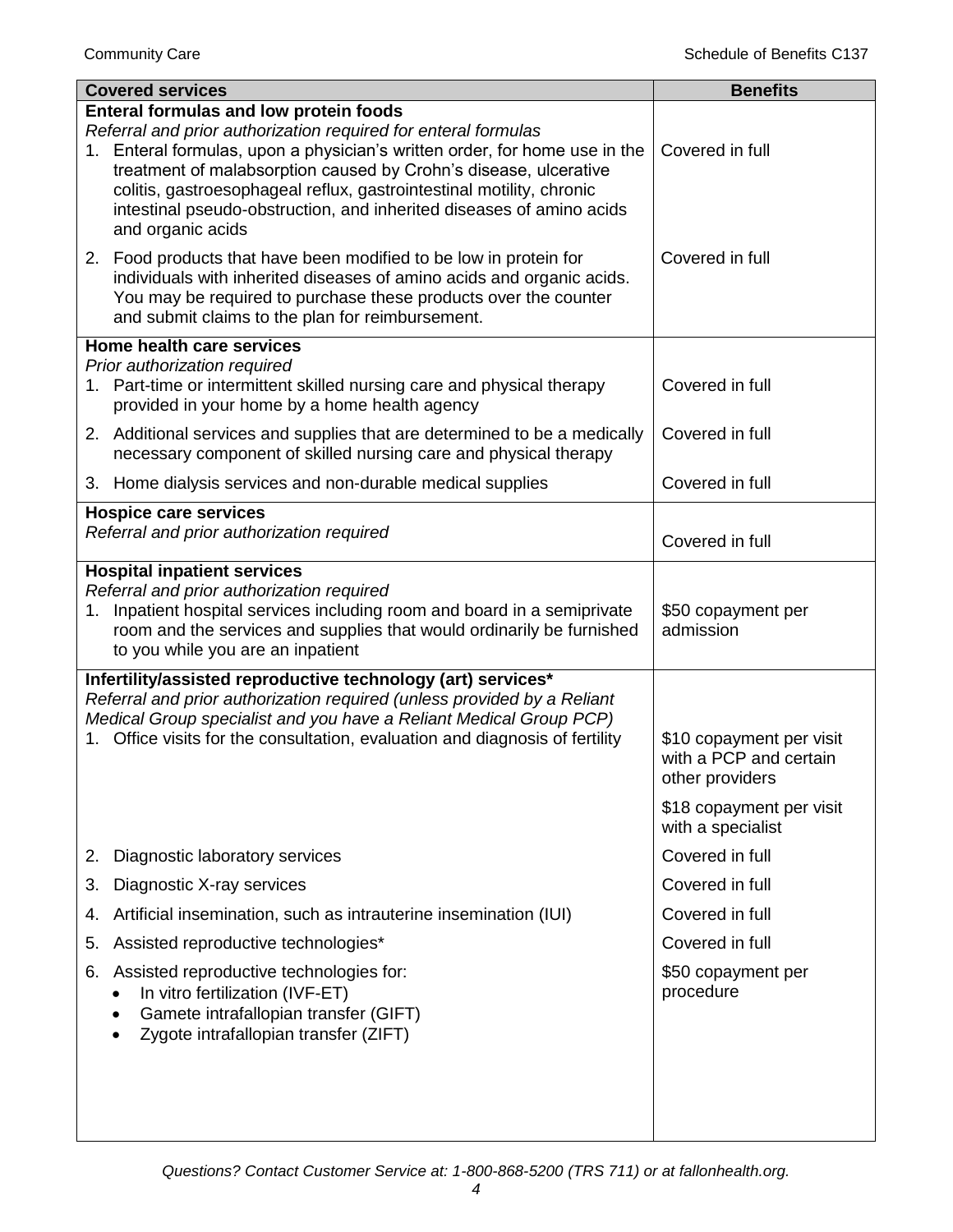| <b>Covered services</b>                                                                                                                                                                                                                                                                                                                                                                                                                                                                                                                                                                                                                                                                                                                                                                                                                                                                                                                                                                                                                                                                                                                         | <b>Benefits</b>                                 |
|-------------------------------------------------------------------------------------------------------------------------------------------------------------------------------------------------------------------------------------------------------------------------------------------------------------------------------------------------------------------------------------------------------------------------------------------------------------------------------------------------------------------------------------------------------------------------------------------------------------------------------------------------------------------------------------------------------------------------------------------------------------------------------------------------------------------------------------------------------------------------------------------------------------------------------------------------------------------------------------------------------------------------------------------------------------------------------------------------------------------------------------------------|-------------------------------------------------|
| Infertility/assisted reproductive technology (art) services*, continued                                                                                                                                                                                                                                                                                                                                                                                                                                                                                                                                                                                                                                                                                                                                                                                                                                                                                                                                                                                                                                                                         |                                                 |
| 7. Sperm, egg, and/or inseminated egg procurement, assisted hatching,<br>cryopreservation, processing and banking for plan members in active<br>infertility treatment, to the extent that such costs are not covered by<br>the donor's insurer                                                                                                                                                                                                                                                                                                                                                                                                                                                                                                                                                                                                                                                                                                                                                                                                                                                                                                  | Covered in full                                 |
| * See the Description of benefits section of your Member<br>Handbook/Evidence of Coverage for a list of covered infertility/ART<br>services.                                                                                                                                                                                                                                                                                                                                                                                                                                                                                                                                                                                                                                                                                                                                                                                                                                                                                                                                                                                                    |                                                 |
| <b>Maternity services</b><br>Obstetrical services including prenatal, childbirth, postnatal and<br>1.<br>postpartum care                                                                                                                                                                                                                                                                                                                                                                                                                                                                                                                                                                                                                                                                                                                                                                                                                                                                                                                                                                                                                        | Prenatal: \$10 copayment<br>(first visit only)  |
|                                                                                                                                                                                                                                                                                                                                                                                                                                                                                                                                                                                                                                                                                                                                                                                                                                                                                                                                                                                                                                                                                                                                                 | Postnatal: \$10 copayment<br>per visit          |
| Inpatient maternity and newborn child care for a minimum of 48 hours of<br>2.<br>care following a vaginal delivery, or 96 hours of care following a<br>Caesarean section delivery, including the charges for the following<br>services when provided during an inpatient maternity admission:<br>childbirth, nursery charges, circumcision, routine examination, hearing<br>screening and medically necessary treatments of congenital defects,<br>birth abnormalities or premature birth. The covered length of stay may be<br>reduced if the mother and the attending physician agree upon an earlier<br>discharge. If you or your newborn are discharged earlier, you are<br>covered for home visits, parent education, assistance and training in<br>breast or bottle feeding and the performance of any necessary and<br>appropriate clinical tests; provided, however that the first home visit shall<br>be conducted by a registered nurse, physician or certified nurse midwife;<br>and provided further, that any subsequent home visit determined to be<br>clinically necessary shall be provided by a licensed health care provider. | \$50 copayment per<br>admission                 |
| (Fallon Health members are eligible for childbirth classes (refresher class<br>or siblings class))                                                                                                                                                                                                                                                                                                                                                                                                                                                                                                                                                                                                                                                                                                                                                                                                                                                                                                                                                                                                                                              | Covered in full through<br>member reimbursement |
|                                                                                                                                                                                                                                                                                                                                                                                                                                                                                                                                                                                                                                                                                                                                                                                                                                                                                                                                                                                                                                                                                                                                                 |                                                 |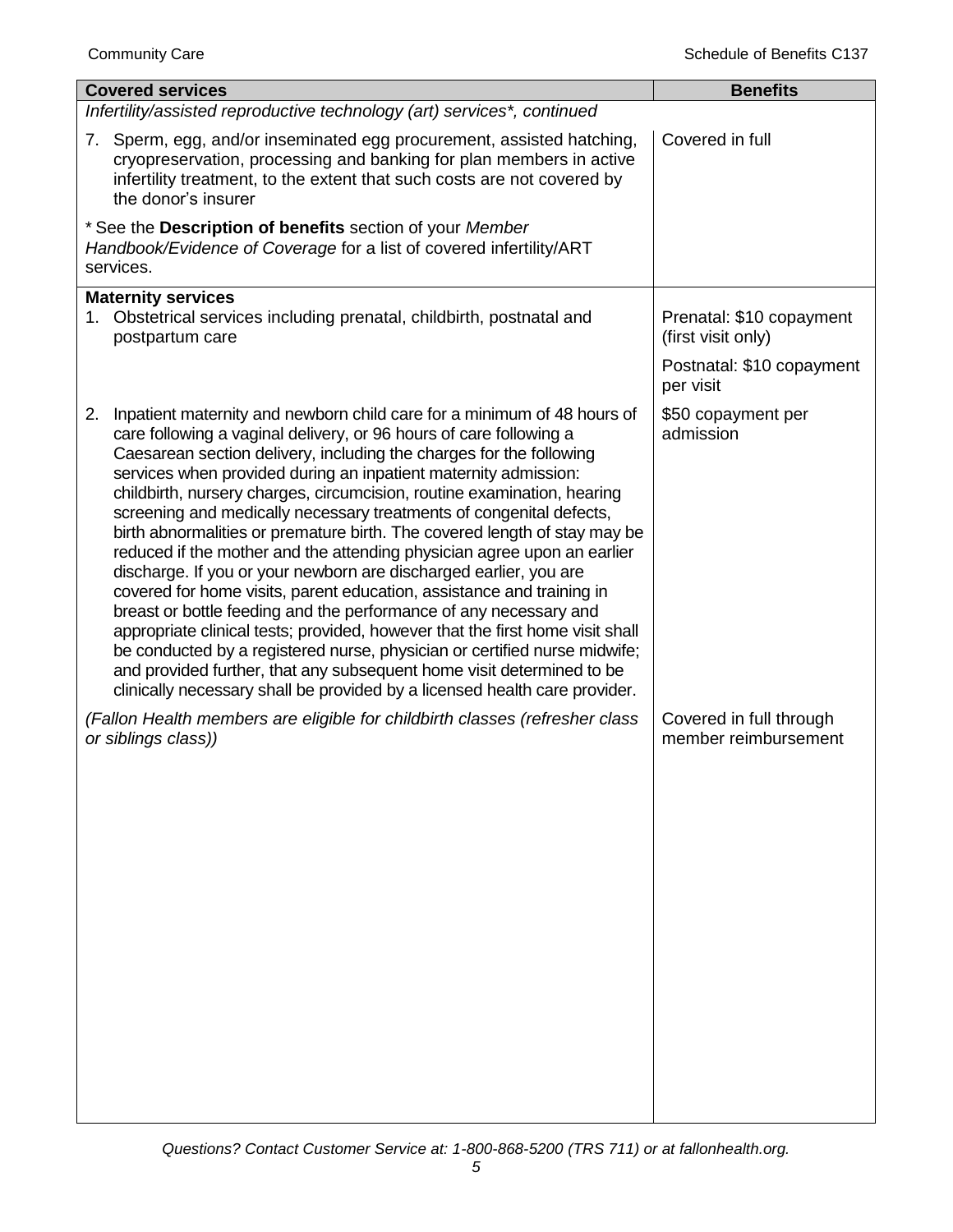|    | <b>Covered services</b>                                                                                                                                                                                                                                                                                                                                 | <b>Benefits</b>          |
|----|---------------------------------------------------------------------------------------------------------------------------------------------------------------------------------------------------------------------------------------------------------------------------------------------------------------------------------------------------------|--------------------------|
|    | Mental health and substance use services                                                                                                                                                                                                                                                                                                                |                          |
|    | <b>Inpatient services</b><br>Prior authorization required                                                                                                                                                                                                                                                                                               |                          |
| 1. | Inpatient hospital care for as many days as your condition requires,<br>including room and board and the services and supplies that would<br>ordinarily be furnished to you while you are an inpatient. These<br>include, but are not limited to, individual, family and group therapy,<br>pharmacological therapy, and diagnostic laboratory services. | Covered in full          |
|    | Note: Prior authorization will not be required for behavioral health<br>inpatient admission immediately following an emergency room visit.                                                                                                                                                                                                              |                          |
|    | <b>Intermediate services</b>                                                                                                                                                                                                                                                                                                                            |                          |
|    | Prior authorization required<br>Intermediate services include but are not limited to:<br>1. Acute and other residential treatment: Mental health services provided<br>in a 24-hour setting therapeutic environments.                                                                                                                                    | Covered in full          |
|    | 2. Clinically managed detoxification services: 24 hour, 7 days a week,<br>clinically managed de-tox services in a licensed non-hospital setting<br>that include 24 hour per day supervision                                                                                                                                                             | Covered in full          |
|    | 3. Partial Hospitalization: Short-term day/evening mental health<br>programming available 5 to 7 days per week.                                                                                                                                                                                                                                         | \$10 copayment per visit |
|    | 4. Intensive outpatient programs: Multimodal, inter-disciplinary,<br>structured behavioral health treatment provided 2-3 hours per day,<br>multiple days per week.                                                                                                                                                                                      | \$10 copayment per visit |
|    | 5. Day treatment: Program encompasses some portion of the day or<br>week rather than a weekly visit                                                                                                                                                                                                                                                     | \$10 copayment per visit |
|    | 6. Crisis Stabilization: Short-term psychiatric treatment in a structured,<br>community based therapeutic environments.                                                                                                                                                                                                                                 | \$10 copayment per visit |
|    | 7. In-home therapy services                                                                                                                                                                                                                                                                                                                             | \$10 copayment per visit |
|    | Intermediate services for children and adolescents under the age of 19<br>1. Community-based acute treatment                                                                                                                                                                                                                                            | Covered in full          |
|    | 2. Intensive community-based treatment                                                                                                                                                                                                                                                                                                                  | Covered in full          |
| 3. | <b>Intensive Care Coordination</b>                                                                                                                                                                                                                                                                                                                      | Covered in full          |
| 4. | Family Stabilization Team (also referred to as In-Home Therapy)                                                                                                                                                                                                                                                                                         | Covered in full          |
| 5. | In-home Behavioral Services                                                                                                                                                                                                                                                                                                                             | Covered in full          |
| 6. | Mobile Crisis Intervention (services available up to seven days).<br>Prior authorization not required.                                                                                                                                                                                                                                                  | Covered in full          |
|    | 7. Family support and training                                                                                                                                                                                                                                                                                                                          | Covered in full          |
| 8. | Therapeutic mentoring services                                                                                                                                                                                                                                                                                                                          | Covered in full          |
| 1. | <b>Outpatient services</b><br>Outpatient office visits, including individual, group or family therapy.                                                                                                                                                                                                                                                  | \$10 copayment per visit |
| 2. | Psychopharmacological services, such as visits with a physician to<br>review, monitor and adjust the levels of prescription medication to<br>treat a mental condition. Prior authorization required.                                                                                                                                                    | \$10 copayment per visit |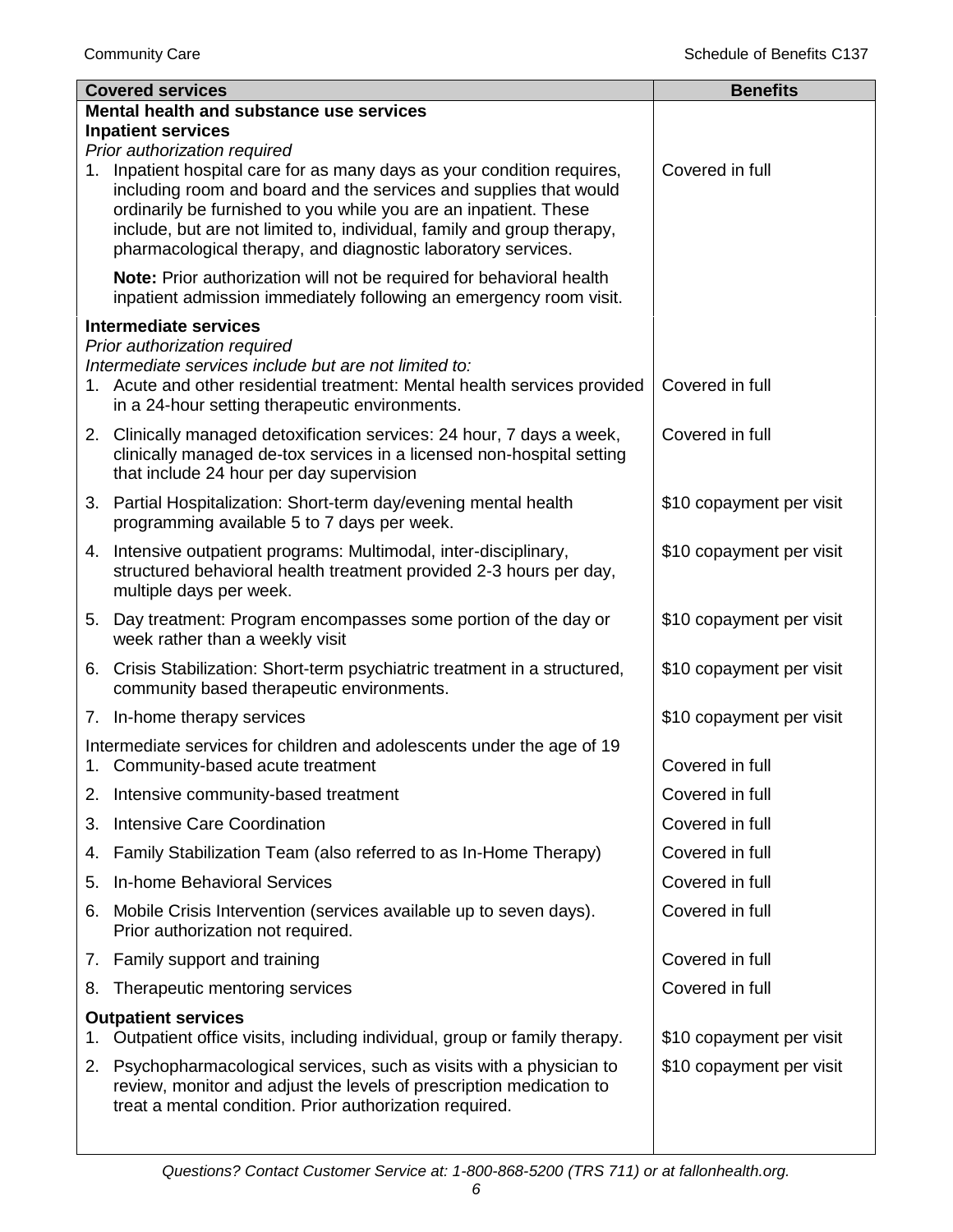| <b>Covered services</b> |                                                                                                                                                                                                                                                                                                                                                                            | <b>Benefits</b>                                                        |
|-------------------------|----------------------------------------------------------------------------------------------------------------------------------------------------------------------------------------------------------------------------------------------------------------------------------------------------------------------------------------------------------------------------|------------------------------------------------------------------------|
|                         | Mental health and substance use services, continued                                                                                                                                                                                                                                                                                                                        |                                                                        |
|                         | 3. Neuropsychological assessment services when medically necessary.<br>Prior authorization required.                                                                                                                                                                                                                                                                       | \$10 copayment per visit                                               |
| Chapter 258.            | Note: Effective for plan years beginning on or after October 1, 2015,<br>Massachusetts state law (Chapter 258 of the Acts of 2014) restricts the<br>circumstances in which insurers may require prior authorization for<br>substance use services. We will not require prior authorization for<br>substance use services in any circumstances where this is not allowed by |                                                                        |
|                         | <b>Office visits and outpatient services</b>                                                                                                                                                                                                                                                                                                                               |                                                                        |
| $\bullet$               | 1. Office visits, to diagnose or treat an illness or an injury<br>Telehealth visits done via a secure, real time Telemedicine<br>platform which is inclusive of both an audio and visual                                                                                                                                                                                   | \$10 copayment per visit<br>with a PCP and certain<br>other providers  |
|                         | component.                                                                                                                                                                                                                                                                                                                                                                 | \$18 copayment per visit<br>with a specialist                          |
|                         | 2. A second opinion, upon your request, with another plan provider                                                                                                                                                                                                                                                                                                         | \$10 copayment per visit<br>with a PCP and certain<br>other providers  |
|                         |                                                                                                                                                                                                                                                                                                                                                                            | \$18 copayment per visit<br>with a specialist                          |
|                         | 3. Certain drugs covered under medical benefits, and that are ordered,<br>supplied and administered by a plan provider                                                                                                                                                                                                                                                     | Covered in full                                                        |
| 4. Allergy injections   |                                                                                                                                                                                                                                                                                                                                                                            | Covered in full                                                        |
| 5.                      | Radiation therapy and Chemotherapy                                                                                                                                                                                                                                                                                                                                         | Covered in full                                                        |
| 6.                      | Respiratory therapy                                                                                                                                                                                                                                                                                                                                                        | Covered in full                                                        |
|                         | 7. Hormone replacement services in the doctor's office for<br>perimenopausal or postmenopausal women                                                                                                                                                                                                                                                                       | \$10 copayment per visit                                               |
|                         | 8. Diagnostic lab services ordered by a plan provider, in relation to a<br>covered office visit                                                                                                                                                                                                                                                                            | Covered in full                                                        |
|                         | 9. Diagnostic X-ray services ordered by a plan provider, in relation to a<br>covered office visit                                                                                                                                                                                                                                                                          | Covered in full                                                        |
|                         | 10. Other diagnostic services including but not limited to, EKG,<br>endoscopy, colonoscopy and ultrasound                                                                                                                                                                                                                                                                  | Covered in full                                                        |
|                         | 11. High-tech imaging services, including but not limited to, MRI/MRA,<br>CT/CTA, PET scans and nuclear cardiology imaging. Limited to one<br>copayment per day when performed at the same facility for the same<br>diagnosis. (Prior authorization required.)                                                                                                             | \$30 copayment per MRI,<br>CT, PET scan or nuclear<br>cardiology image |
| necessary.              | 12. Chiropractic services for acute musculoskeletal conditions. The<br>condition must be new or an acute exacerbation of a previous<br>condition. Chiropractic services will be covered as medically                                                                                                                                                                       | \$10 copayment per visit                                               |
|                         | Outpatient lab tests and x-rays                                                                                                                                                                                                                                                                                                                                            | See Diagnostic lab, x-ray<br>and high-tech imaging<br>services         |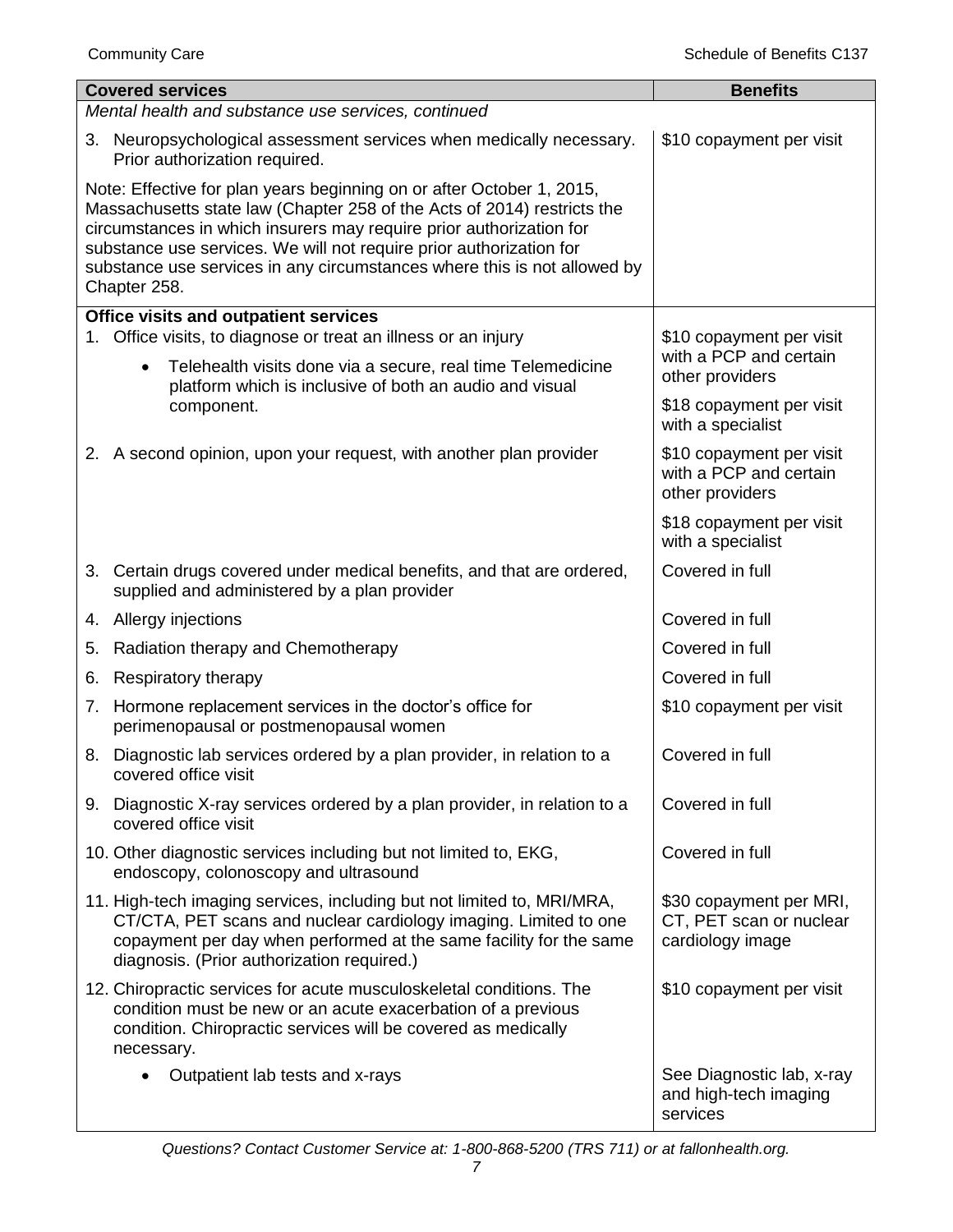| <b>Covered services</b>                                                                                                                                                                                                                                                                                                                               | <b>Benefits</b>                                                                                                        |
|-------------------------------------------------------------------------------------------------------------------------------------------------------------------------------------------------------------------------------------------------------------------------------------------------------------------------------------------------------|------------------------------------------------------------------------------------------------------------------------|
| Office visits and outpatient services, continued                                                                                                                                                                                                                                                                                                      |                                                                                                                        |
| 13. Outpatient renal dialysis at a plan-designated center or continuous<br>ambulatory peritoneal dialysis                                                                                                                                                                                                                                             | Covered in full                                                                                                        |
| 14. Diabetes outpatient self-management training and education,<br>including medical nutrition therapy, provided by a certified diabetes<br>health care provider                                                                                                                                                                                      | \$10 copayment per visit                                                                                               |
| 15. Laboratory tests necessary for the diagnosis or treatment of diabetes,<br>including glycosylated hemoglobin, or HbAlc, tests, and<br>urinary/protein/microalbumin and lipid profiles                                                                                                                                                              | Covered in full                                                                                                        |
| 16. Medical social services provided to assist you in adjustment to your or<br>your family member's illness. This includes assessment, counseling,<br>consultation and assistance in accessing community resources.                                                                                                                                   | \$10 copayment per visit                                                                                               |
| 17. Outpatient surgery, anesthesia and the medically necessary<br>preoperative and postoperative care related to the surgery                                                                                                                                                                                                                          | \$50 copayment per<br>surgery when provided in<br>a hospital outpatient, day<br>surgery or ambulatory care<br>facility |
| 18. Podiatry care<br>Outpatient lab tests and x-rays                                                                                                                                                                                                                                                                                                  | See Diagnostic lab, x-ray<br>and imaging services                                                                      |
| Outpatient surgical services<br>٠                                                                                                                                                                                                                                                                                                                     | See Outpatient surgery                                                                                                 |
| Outpatient medical care<br>$\bullet$                                                                                                                                                                                                                                                                                                                  | See Office visits                                                                                                      |
| Oral surgery and related services<br>Referral and prior authorization required (except for extraction of<br>impacted teeth or lingual frenectomy)<br>1. Removal or exposure of impacted teeth, including both hard and soft<br>tissue impactions, or an evaluation for this procedure                                                                 | \$18 copayment per visit                                                                                               |
| 2. Surgical treatments of cysts, affecting the teeth or gums, that must be<br>rendered by a plan oral surgeon                                                                                                                                                                                                                                         | \$18 copayment per visit                                                                                               |
| 3. Treatment of fractures of the jaw bone (mandible) or any facial bone                                                                                                                                                                                                                                                                               | \$18 copayment per visit                                                                                               |
| 4. Evaluation and surgery for the treatment of temporomandibular joint<br>disorder when a medical condition is diagnosed, or for surgery related<br>to the jaw or any structure connected to the jaw                                                                                                                                                  | \$18 copayment per visit                                                                                               |
| 5. Extraction of teeth in preparation for radiation treatment of the head or<br>neck                                                                                                                                                                                                                                                                  | \$18 copayment per visit                                                                                               |
| Surgical treatment related to cancer<br>6.                                                                                                                                                                                                                                                                                                            | \$18 copayment per visit                                                                                               |
| 7. Emergency medical care, such as, to relieve pain and stop bleeding<br>as a result of accidental injury to sound natural teeth or tissues, when<br>provided as soon as medically possible after the injury. This does not<br>include restorative or other dental services. No referral or<br>authorization is required. Go to the closest provider. | \$10 copayment per visit to<br>a physician's or dentist's<br>office<br>\$50 copayment per visit to                     |
| Note: See Office visits and outpatient services for diagnostic lab and<br>X-ray services.                                                                                                                                                                                                                                                             | an emergency room                                                                                                      |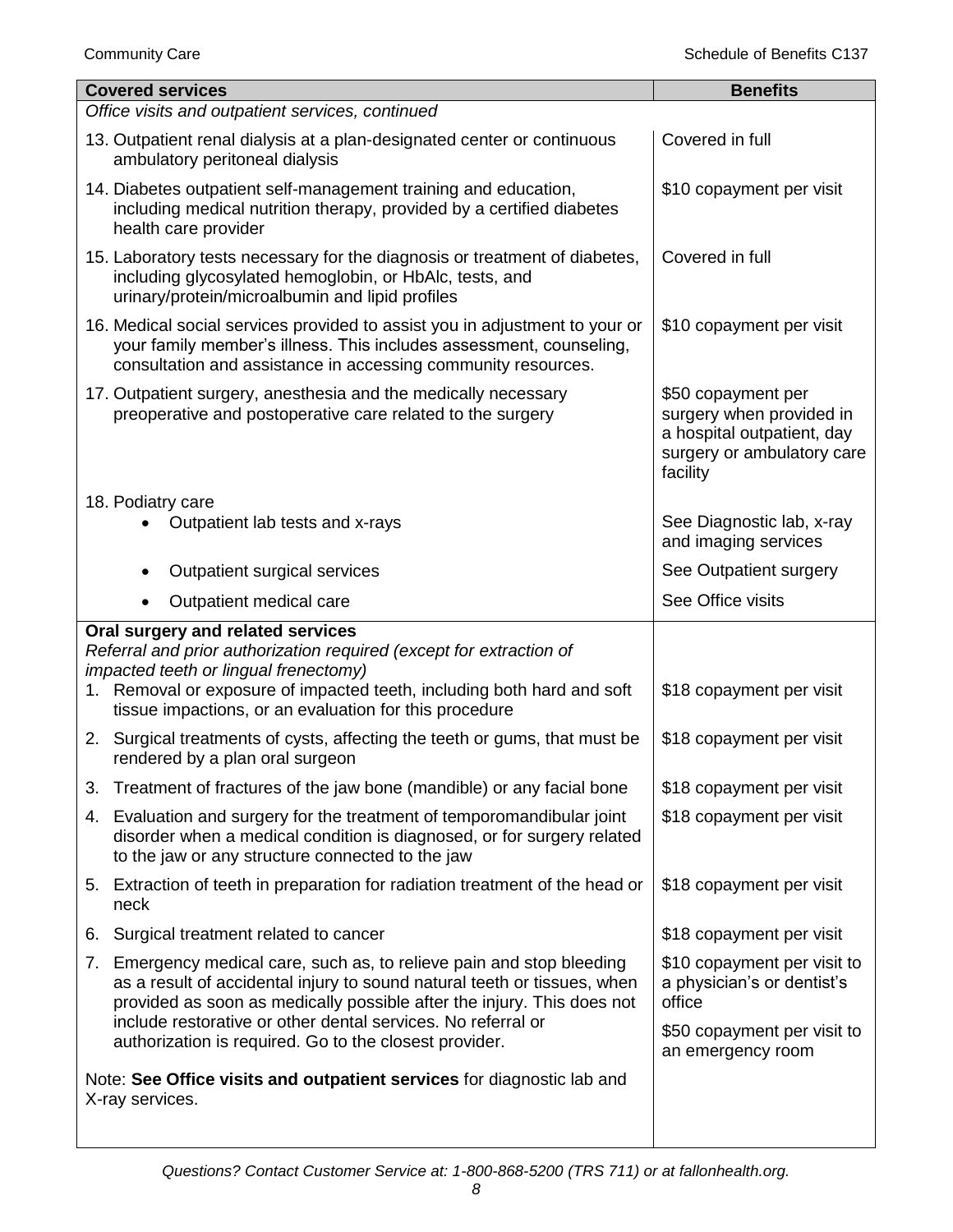| <b>Covered services</b>                                                                                                                                                                                                                                                                                                                                                                                                                                                                                                                                                                                                                                                   | <b>Benefits</b>                                                                                                                                                                                                                                                                                                     |
|---------------------------------------------------------------------------------------------------------------------------------------------------------------------------------------------------------------------------------------------------------------------------------------------------------------------------------------------------------------------------------------------------------------------------------------------------------------------------------------------------------------------------------------------------------------------------------------------------------------------------------------------------------------------------|---------------------------------------------------------------------------------------------------------------------------------------------------------------------------------------------------------------------------------------------------------------------------------------------------------------------|
| <b>Organ transplants</b>                                                                                                                                                                                                                                                                                                                                                                                                                                                                                                                                                                                                                                                  |                                                                                                                                                                                                                                                                                                                     |
| Referral and prior authorization required<br>1. Office visits related to the transplant                                                                                                                                                                                                                                                                                                                                                                                                                                                                                                                                                                                   | \$10 copayment per visit<br>with a PCP and certain<br>other providers                                                                                                                                                                                                                                               |
|                                                                                                                                                                                                                                                                                                                                                                                                                                                                                                                                                                                                                                                                           | \$18 copayment per visit<br>with a specialist                                                                                                                                                                                                                                                                       |
| Inpatient hospital services, including room and board in a semiprivate<br>2.<br>room and the services and supplies that would ordinarily be furnished<br>to you while you are an inpatient                                                                                                                                                                                                                                                                                                                                                                                                                                                                                | \$50 copayment per<br>admission                                                                                                                                                                                                                                                                                     |
| 3. Human leukocyte antigen (HLA) or histocompatability locus antigen<br>testing for A, B or DR antigens, or any combination thereof, necessary<br>to establish bone marrow transplant donor suitability of a member                                                                                                                                                                                                                                                                                                                                                                                                                                                       | Covered in full                                                                                                                                                                                                                                                                                                     |
| <b>Pediatric dental services</b><br>(for members under the age of 19)                                                                                                                                                                                                                                                                                                                                                                                                                                                                                                                                                                                                     | See Addendum: Pediatric<br><b>Dental Services</b>                                                                                                                                                                                                                                                                   |
| <b>Pediatric vision services</b><br>(for members under the age of 19)                                                                                                                                                                                                                                                                                                                                                                                                                                                                                                                                                                                                     | See Addendum: Pediatric<br><b>Vision Services</b>                                                                                                                                                                                                                                                                   |
| <b>Prescription drugs</b><br>Covered prescription items:<br>• Prescription medication<br>• Prescription contraceptive drugs and devices*<br>• Hormone replacement therapy for peri- and post-menopausal<br>women<br>• Injectable agents (self-administered**)<br>• Insulin<br>• Syringes (including insulin syringes) or needles when medically<br>necessary<br>. Supplies for the treatment of diabetes, as required by state law,<br>including:<br>blood glucose monitoring strips<br>urine glucose strips<br>lancets<br>-<br>ketone strips<br>• Special medical formulas to treat certain metabolic disorders<br>required by state law (prior authorization required). | Network pharmacy:<br>Tier 1: \$10 copayment<br>Tier 2: \$20 copayment<br>Tier 3: \$40 copayment<br>Tier 4: \$40 copayment<br>for up to a 30-day supply<br>Mail-order pharmacy:<br>Tier 1: \$20 copayment<br>Tier 2: \$40 copayment<br>Tier 3: \$80 copayment<br>Tier 4: \$80 copayment<br>for up to a 90-day supply |
| *Generic prescription contraceptive drugs and devices are covered in full.<br>Brand name prescription contraceptive drugs and devices with no generic<br>equivalent are covered in full (prior authorization required).<br>** Injectables administered in the doctor's office or under other<br>professional supervision are covered as a medical benefit.                                                                                                                                                                                                                                                                                                                |                                                                                                                                                                                                                                                                                                                     |
| Orally administered anticancer medications used to kill or slow the growth<br>of cancerous cells                                                                                                                                                                                                                                                                                                                                                                                                                                                                                                                                                                          | Covered in full                                                                                                                                                                                                                                                                                                     |
| Certain medications cannot be limited to a 30-day supply due to<br>manufacturer packaging, for example, a prefilled syringe. In these cases,<br>you will be charged the applicable copay/coinsurance based on the actual<br>day supply.                                                                                                                                                                                                                                                                                                                                                                                                                                   |                                                                                                                                                                                                                                                                                                                     |
| Note: Medical and surgical supplies obtained through a pharmacy may<br>have a drug prescription benefit cost-sharing applied.                                                                                                                                                                                                                                                                                                                                                                                                                                                                                                                                             |                                                                                                                                                                                                                                                                                                                     |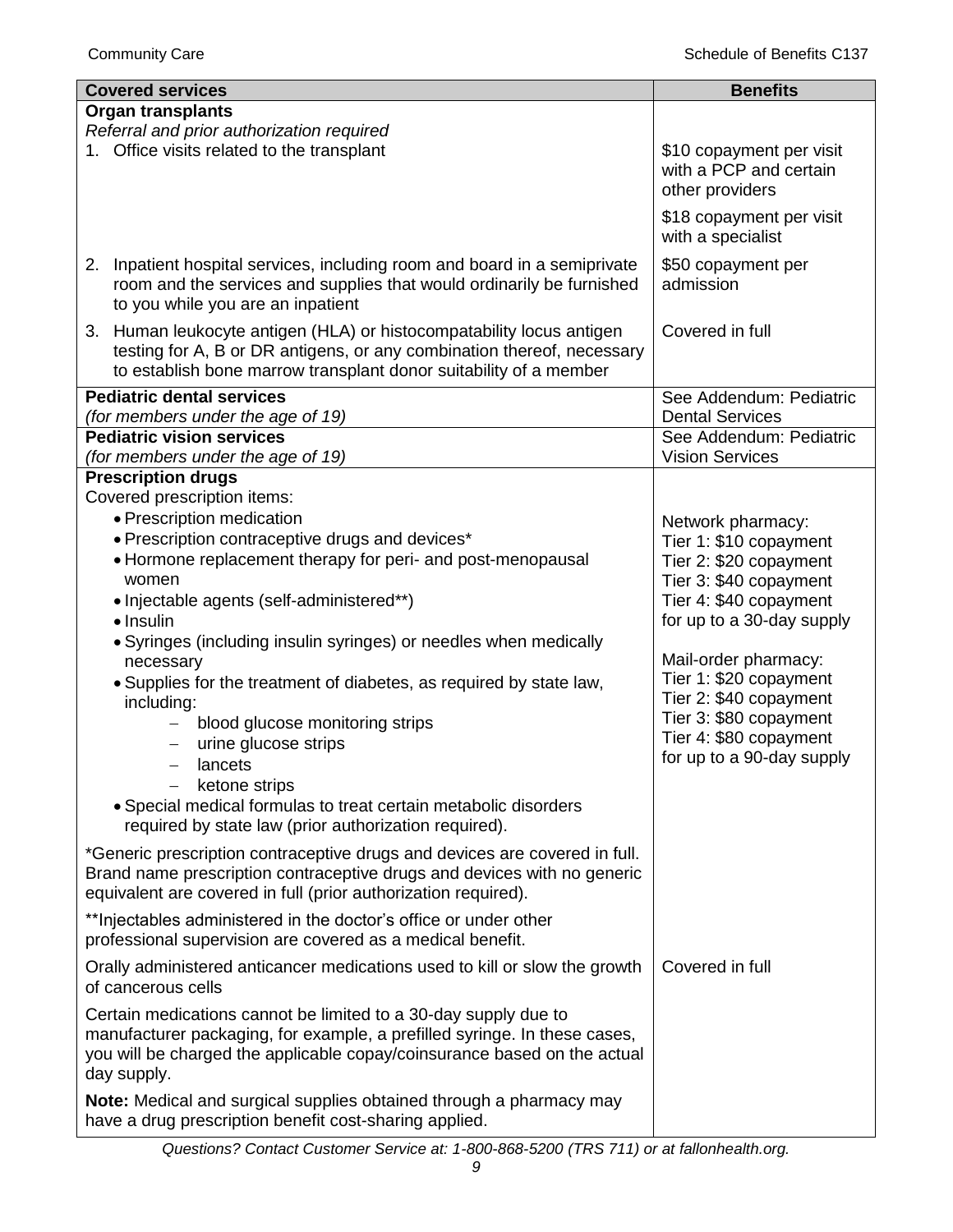|    | <b>Covered services</b>                                                                                                                                                                                                                                                                                                                                                                                                                                                                     | <b>Benefits</b> |
|----|---------------------------------------------------------------------------------------------------------------------------------------------------------------------------------------------------------------------------------------------------------------------------------------------------------------------------------------------------------------------------------------------------------------------------------------------------------------------------------------------|-----------------|
|    | <b>Preventive care</b>                                                                                                                                                                                                                                                                                                                                                                                                                                                                      |                 |
| 1. | Routine physical exams for the prevention and detection of disease                                                                                                                                                                                                                                                                                                                                                                                                                          | Covered in full |
| 2. | Immunizations that are included on the formulary, that are for covered<br>medical benefits and that are ordered, supplied and administered by a<br>plan physician. If administered by a plan specialist, you will generally<br>need to obtain a referral to see the specialist.                                                                                                                                                                                                             | Covered in full |
|    | 3. A baseline mammogram for women age 35 to 40, and a yearly<br>mammogram for women age 40 and older                                                                                                                                                                                                                                                                                                                                                                                        | Covered in full |
|    | 4. Routine gynecological care services, including an annual Pap smear<br>(cytological screening) and pelvic exam                                                                                                                                                                                                                                                                                                                                                                            | Covered in full |
| 5. | Routine eye exams, once in each 12-month period                                                                                                                                                                                                                                                                                                                                                                                                                                             | Covered in full |
| 6. | Hearing and vision screening                                                                                                                                                                                                                                                                                                                                                                                                                                                                | Covered in full |
|    | 7. Well-child care and pediatric services, at least six times during the<br>child's first year after birth, at least three times during the next year,<br>then at least annually until the child's sixth birthday. This includes the<br>following services, as recommended by the physician and in<br>accordance with state law:<br>• physical examination<br>• history<br>• measurements<br>• sensory screening<br>• neuropsychiatric evaluation<br>• development screening and assessment | Covered in full |
| 8. | Pediatric services including:<br>• appropriate immunizations<br>• hereditary and metabolic screening at birth<br>• newborn hearing screening test performed before the newborn<br>infant is discharged from the hospital or birthing center<br>• tuberculin tests, hematocrit, hemoglobin, and other appropriate<br>blood tests and urinalysis<br>• lead screening                                                                                                                          | Covered in full |
|    | 9. Female consultations, examinations, procedures, contraceptive<br>devices, and medical services related to the use of all contraceptive<br>methods*                                                                                                                                                                                                                                                                                                                                       | Covered in full |
|    | 10. Tobacco counseling sessions with your primary physician or other<br>provider designed to create a plan to stop smoking.                                                                                                                                                                                                                                                                                                                                                                 | Covered in full |
|    | * Prescription contraceptive devices are covered under the prescription<br>drug benefit.                                                                                                                                                                                                                                                                                                                                                                                                    |                 |
|    |                                                                                                                                                                                                                                                                                                                                                                                                                                                                                             |                 |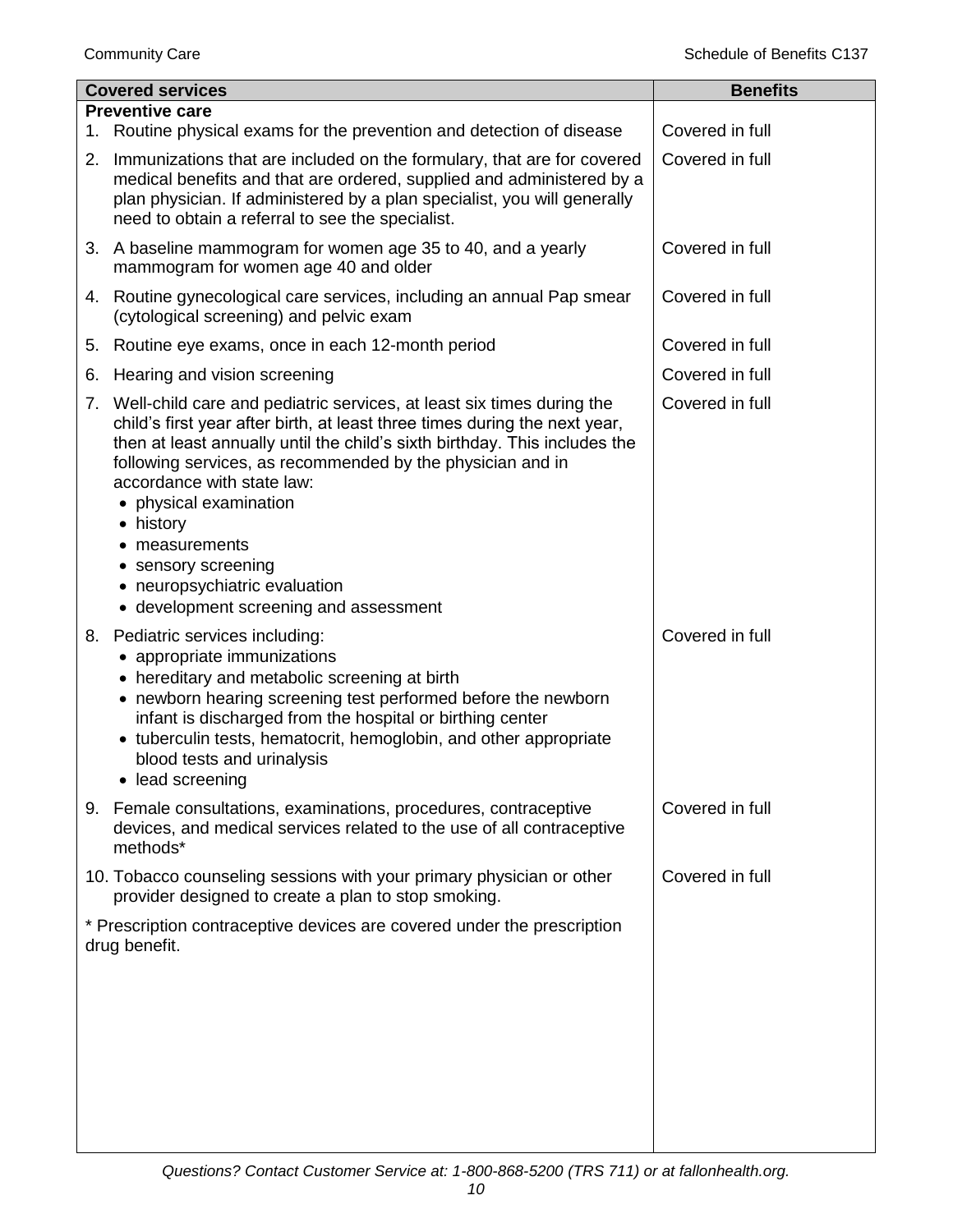| <b>Covered services</b>                                                                                                                                                                                                                                                                                                                                                                                                                               | <b>Benefits</b>                 |
|-------------------------------------------------------------------------------------------------------------------------------------------------------------------------------------------------------------------------------------------------------------------------------------------------------------------------------------------------------------------------------------------------------------------------------------------------------|---------------------------------|
| <b>Reconstructive surgery</b><br>Referral and prior authorization required (unless provided by a Reliant<br>Medical Group specialist and you have a Reliant Medical Group PCP)<br>Inpatient hospital services including room and board in a semiprivate<br>1.<br>room and the services and supplies that would ordinarily be furnished<br>to you while you are inpatient, including Massachusetts mandated<br>services for cleft lip and cleft palate | \$50 copayment per<br>admission |
| <b>Rehabilitation and habilitation services</b><br>Referral required<br>1. Physical and occupational therapy services are covered for up to 60<br>visits combined per benefit period when medically necessary with a<br>PCP referral. After 60 combined physical and occupational therapy<br>visits, prior authorization based on medical necessity is required for<br>additional visits.                                                             | \$10 copayment per visit        |
| 2. Medically necessary services for the diagnosis and treatment of<br>speech, hearing and language disorders when services are provided<br>by a plan provider who is a speech-language pathologist or<br>audiologist; and at a plan facility or a plan provider's office with a PCP<br>referral. After 30 speech therapy visits, prior authorization based on<br>medical necessity is required for additional visits.                                 | \$10 copayment per visit        |
| 3. Cardiac rehabilitation services to treat cardiovascular disease in<br>accordance with state law and Department of Public Health<br>regulations                                                                                                                                                                                                                                                                                                     | Covered in full                 |
| 4. Medically necessary early intervention services delivered by a<br>certified early intervention specialist, according to operational<br>standards developed by the Department of Public Health, for children<br>from birth to their third birthday.                                                                                                                                                                                                 | Covered in full                 |
| 5. Pulmonary rehabilitation services for chronic obstructive pulmonary<br>disease (COPD) are covered for up to two one-hour sessions per day,<br>for up to 36 lifetime sessions.                                                                                                                                                                                                                                                                      | Covered in full                 |
| <b>Skilled nursing facility services</b><br>Referral and prior authorization required<br>1. Inpatient hospital services, for up to 100 days in each benefit period<br>provided criteria is met, including room and board in a semiprivate<br>room and the services and supplies that would ordinarily be furnished<br>to you while you are an inpatient                                                                                               | Covered in full                 |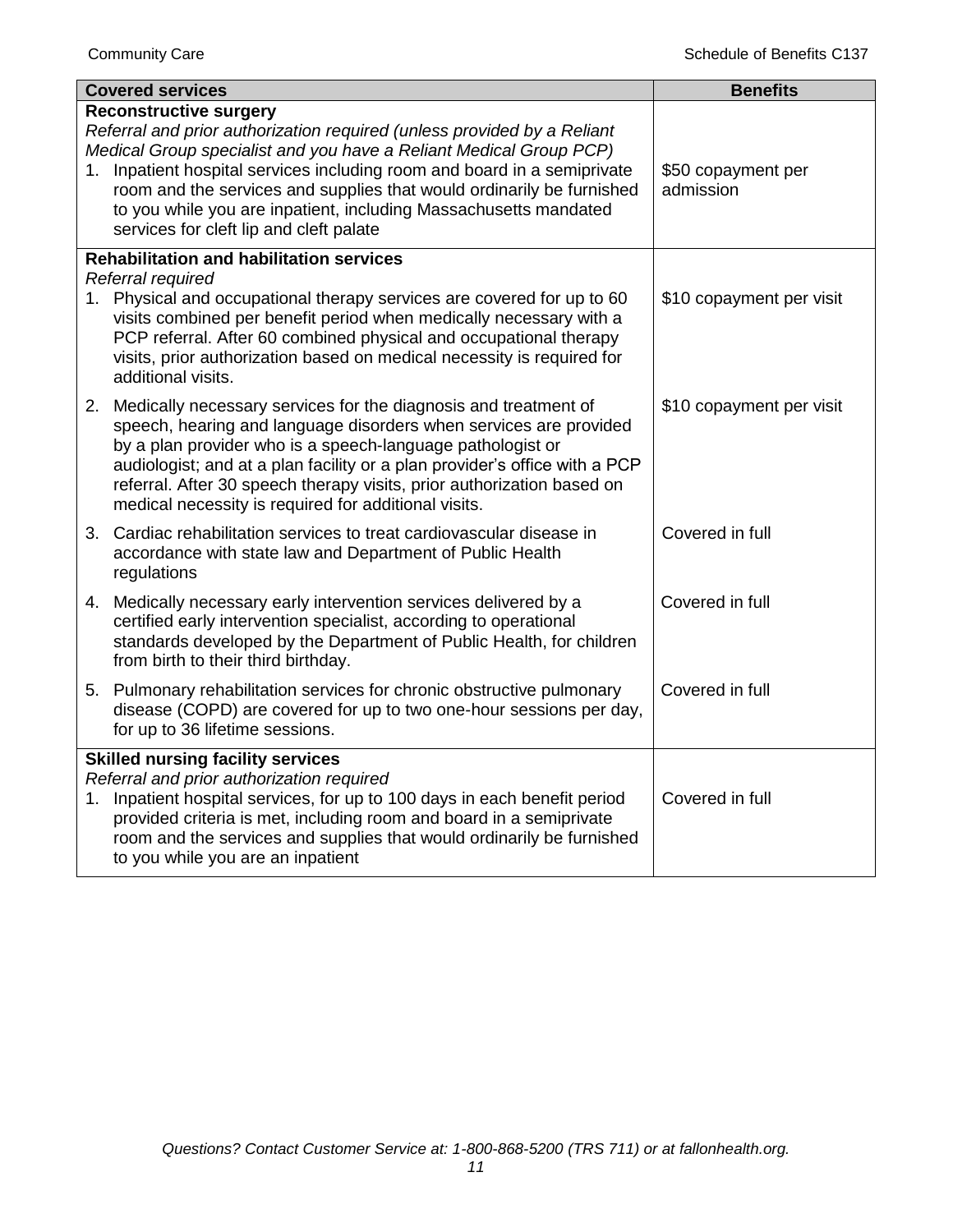# **Addendum Pediatric Dental Services**

This addendum is part of your *Member Handbook/Evidence of Coverage*.

This addendum provides you with the cost-sharing that you are responsible for when you get covered pediatric dental care from a plan dentist for members under the age of 19. For a list of plan dentists, go to fallonhealth.org or call Customer Service at 1-800-868-5200 (TRS 711).

### **Preventive and Diagnostic Services**

|                                                                             | <b>Benefits</b> |
|-----------------------------------------------------------------------------|-----------------|
| <b>Preventive and Diagnostic Services</b>                                   |                 |
| Comprehensive Evaluation (once per lifetime per provider or location)       |                 |
| Periodic Oral Exams (two per benefit period)                                |                 |
| Limited oral evaluation (two per benefit period)                            |                 |
| Full mouth x-rays (once every 36 months per provider or location)           |                 |
| Panoramic x-rays (once every 36 months per provider or location)            |                 |
| Bitewing x-rays (two per benefit period)                                    | Covered in full |
| Single tooth x-rays (one per visit)                                         |                 |
| Teeth cleaning, including minor scaling procedures (two per benefit period) |                 |
| Fluoride Treatments (one per day per provider or location)                  |                 |
| Space maintainers                                                           |                 |
| Sealants (Please note: Sealants are not covered on previously restored      |                 |
| teeth) (Once every 36 months per provider or location)                      |                 |

## **Basic Covered Services**

|                                                                           | <b>Benefits</b> |
|---------------------------------------------------------------------------|-----------------|
| <b>Basic Covered Services</b>                                             |                 |
| Amalgam restorations (once per benefit period per tooth)                  |                 |
| Composite resin restorations (once per benefit period per tooth)          |                 |
| Recement crowns/onlays                                                    |                 |
| Rebase or reline dentures (once every 24 months)                          |                 |
| Root canals on permanent teeth (once per lifetime per tooth)              |                 |
| Prefabricated stainless steel crowns (once per lifetime per tooth)        |                 |
| Periodontal scaling and root planning (once every 36 months)              | 25% coinsurance |
| Simple extractions (once per lifetime per tooth, erupted or exposed root) |                 |
| Surgical extractions (once per lifetime per tooth)                        |                 |
| Vital pulpotomy                                                           |                 |
| Apeicocectomy                                                             |                 |
| Palliative care                                                           |                 |
| Anesthesia                                                                |                 |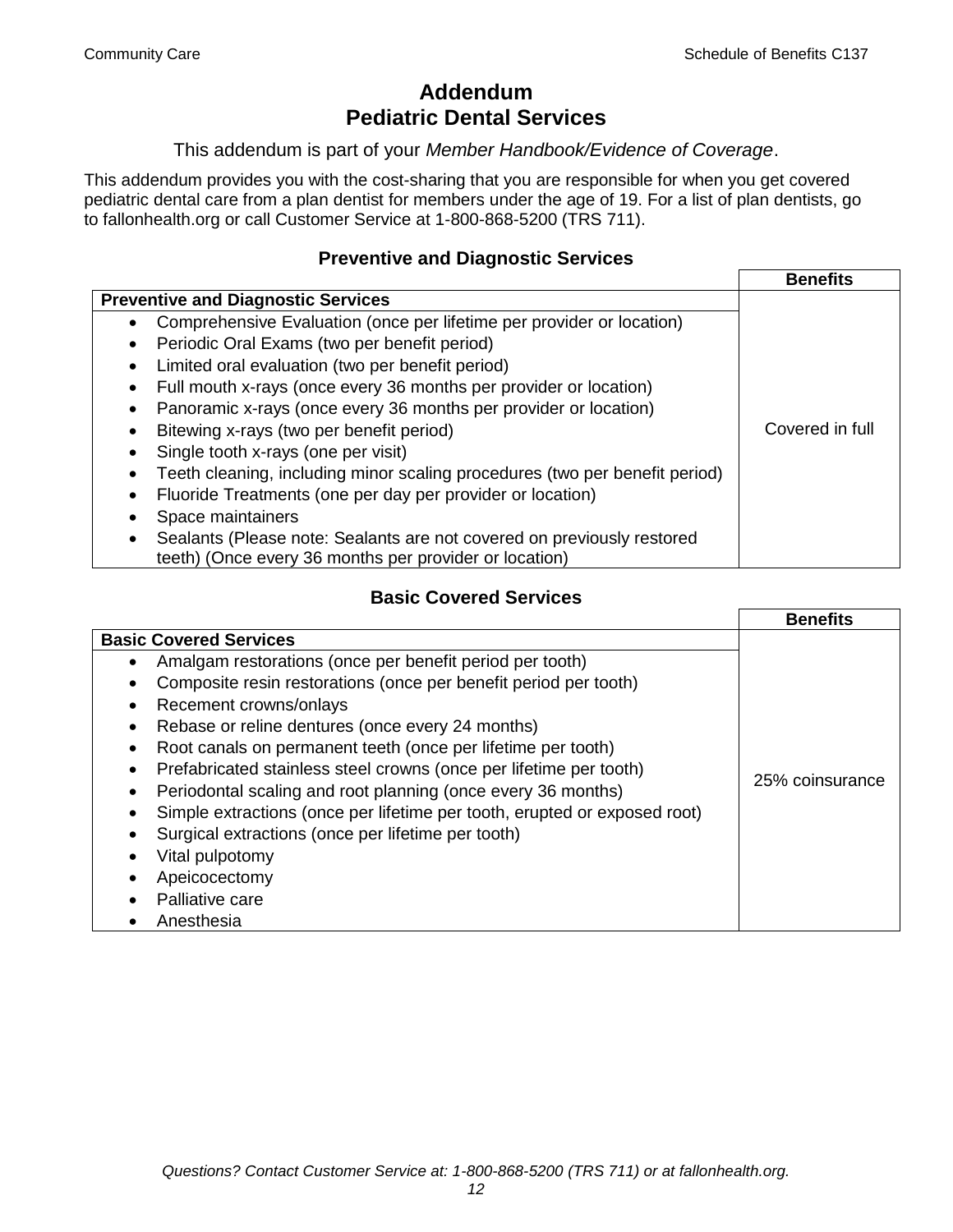# **Major Restorative Services**

|                                                                                                    | <b>Benefits</b> |
|----------------------------------------------------------------------------------------------------|-----------------|
| <b>Major Restorative Services</b>                                                                  |                 |
| Crown, resin (once every 60 months per tooth)<br>$\bullet$                                         |                 |
| Porcelain/ceramic crowns (once every 60 months per tooth)<br>$\bullet$                             | 50% coinsurance |
| Porcelain fused to metal/mobile/high noble crowns (once every 60 months<br>$\bullet$<br>per tooth) |                 |
| Partial and complete dentures (once every 84 months)                                               |                 |

## **Orthodontia**

|                                                                                                                                                                                                                                                                        | <b>Benefits</b> |
|------------------------------------------------------------------------------------------------------------------------------------------------------------------------------------------------------------------------------------------------------------------------|-----------------|
| <b>Orthodontia</b>                                                                                                                                                                                                                                                     |                 |
| Coverage is provided for services under the following conditions: only when<br>medically necessary; patient must have severe and handicapping malocclusion as<br>defined by HLD index score of 28 and/or one or more auto qualifiers. Prior<br>authorization required. | 50% coinsurance |

# **Related exclusions**

1. Any service that is not listed in this addendum is not covered.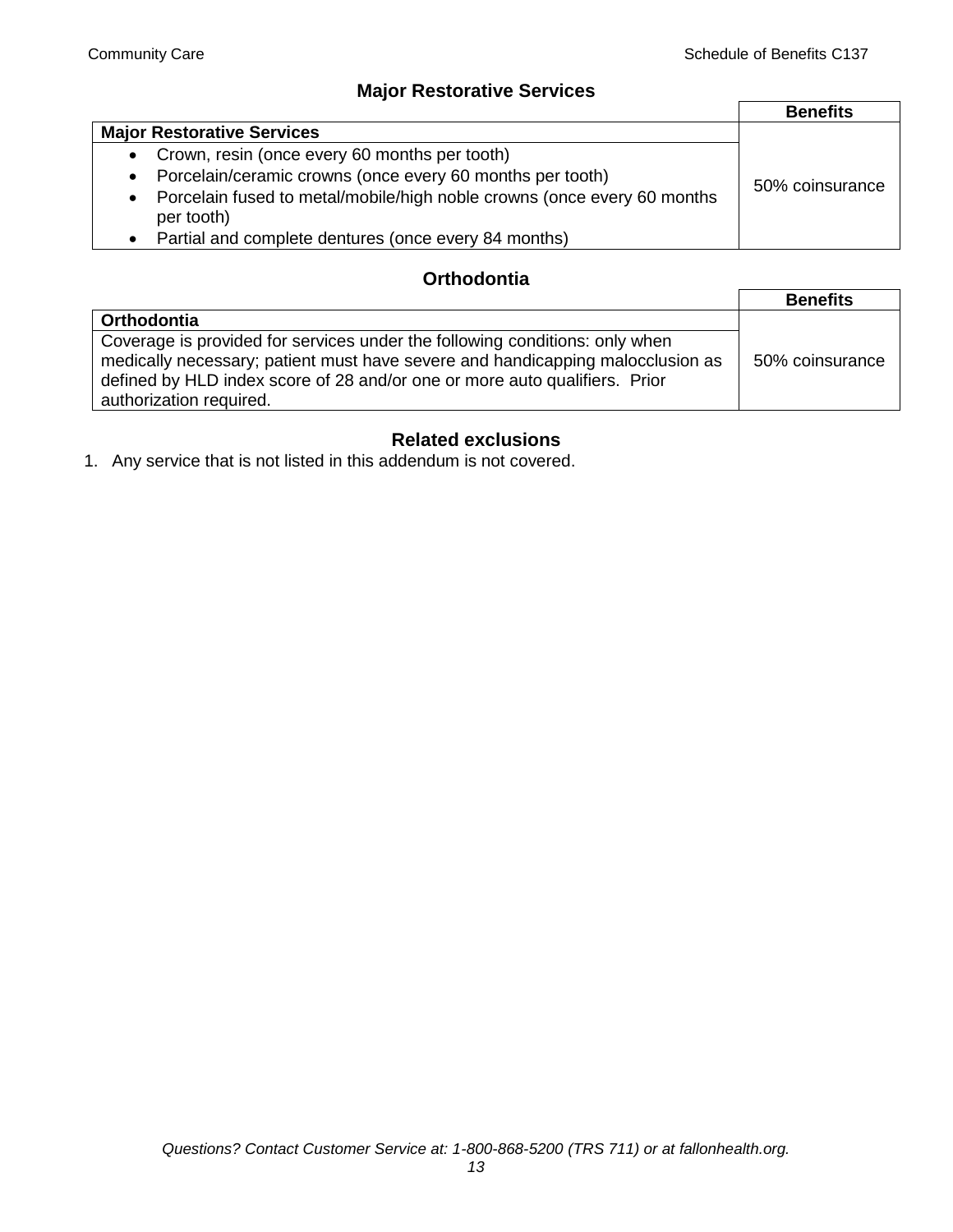# **Addendum Pediatric Vision Services**

This addendum is part of your *Member Handbook/Evidence of Coverage*.

This addendum provides you with the cost-sharing that you are responsible for when you get covered pediatric vision care from a plan vision provider for members under the age of 19. For more information about your eye and vision care benefits, including a list of plan vision providers, go to fallonhealth.org or call Customer Service at 1-800-868-5200 (TRS 711).

| <b>Service</b>                                                 | Member cost                         |
|----------------------------------------------------------------|-------------------------------------|
| Eye exam                                                       |                                     |
| Exam with dilation as necessary, once per calendar year        | \$0                                 |
| <b>Frames</b>                                                  |                                     |
| One designated set, once per calendar year                     | \$0                                 |
| Lenses:                                                        |                                     |
| <b>Standard lenses</b>                                         |                                     |
| Single vision                                                  | \$0                                 |
| <b>Bifocal</b><br><b>Trifocal</b>                              | \$0                                 |
| Lenticular                                                     | \$0<br>\$0                          |
|                                                                |                                     |
| Progressive lenses                                             |                                     |
| Standard                                                       | \$0                                 |
| Premium                                                        | \$0 for first \$120 of retail cost, |
|                                                                | 80% of any additional retail cost.  |
| Lens options                                                   |                                     |
| Choice of plastic or glass lenses                              | \$0                                 |
| UV treatment                                                   | \$0                                 |
| Tint – includes fashion and gradient tinting, and              | \$0                                 |
| oversized and glass-grey #3 prescription sunglass              |                                     |
| lenses                                                         |                                     |
| Standard plastic scratch coating                               | \$0<br>\$0                          |
| Standard polycarbonate (kids)<br>Plastic photosensitive lenses | \$0                                 |
|                                                                |                                     |
| Other options:                                                 |                                     |
| Intermediate vision lenses                                     | \$0                                 |
| Standard anti-reflective                                       | \$45                                |
| Photochromic plastic                                           | 80% of retail cost                  |
| <b>Blended segment lenses</b>                                  | 80% of retail cost                  |
| <b>Polarized lenses</b>                                        | 80% of retail cost                  |
| Premium anti-reflective costing                                | 80% of retail cost                  |
| Ultra anti-reflective coating                                  | 80% of retail cost                  |
| Hi-Index lenses                                                | 80% of retail cost                  |
| Other add-ons<br>Additional complete pairs of eyewear          | 80% of retail cost<br>60% of retail |
|                                                                |                                     |
|                                                                |                                     |
|                                                                |                                     |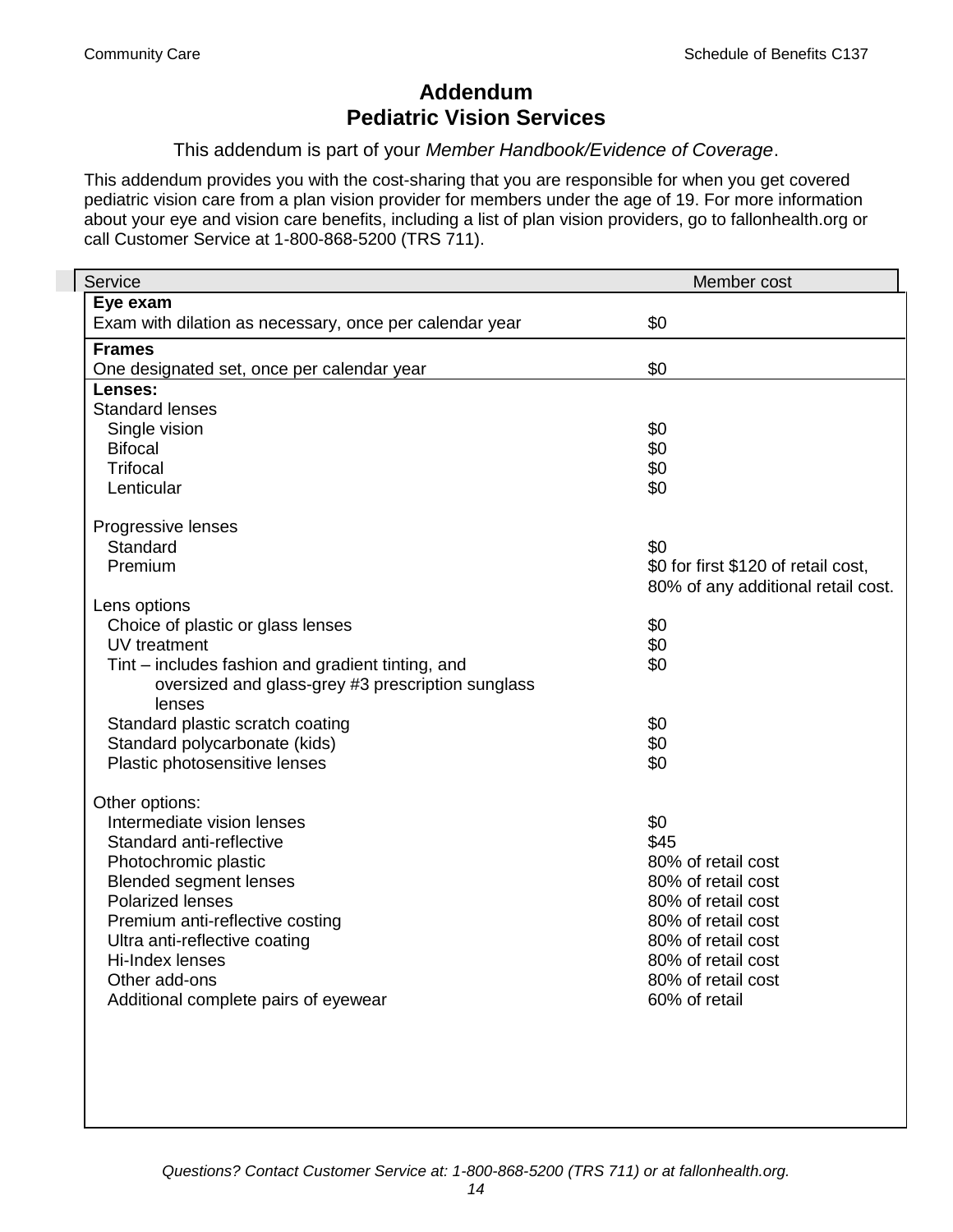| <b>Contact lenses</b>                                                         |                                     |
|-------------------------------------------------------------------------------|-------------------------------------|
| One pair of conventional contact lenses, in place of                          | \$0 for first \$150 of retail cost, |
| eyeglass lenses                                                               | 75% of any additional retail cost.  |
|                                                                               |                                     |
| In place of a pair of conventional contact lenses, the                        |                                     |
| member may elect either of the following options:                             |                                     |
| Up to a 6 month supply of monthly or two-week<br>$\bullet$                    |                                     |
| single vision spherical or toric contact lenses                               |                                     |
| Up to a 3 month supply of daily disposable single<br>$\bullet$                |                                     |
| vision spherical contact lenses                                               | Up to $$55$                         |
| Standard contact lens fit and follow-up                                       | 10% discount from retail price      |
| Premium contact lens fit and follow-up                                        | 85% of retail cost                  |
| Additional conventional contact lenses                                        |                                     |
|                                                                               | \$0                                 |
| Medically necessary contact lenses, in place of other                         |                                     |
| eyewear                                                                       |                                     |
|                                                                               |                                     |
| Low vision services                                                           | \$0                                 |
| One comprehensive low vision evaluation, once<br>$\bullet$                    |                                     |
| every five years, when medically necessary                                    | \$0                                 |
| Follow-up care, four visits in any five year period,<br>$\bullet$             | 25% of retail cost                  |
| when medically necessary                                                      |                                     |
| Low vision aids, such as high-power spectacles,<br>$\bullet$                  |                                     |
| magnifiers, and telescopes, once every 24<br>months, when medically necessary |                                     |
|                                                                               |                                     |
| Additional discounts on vision items are available; see                       |                                     |
| a plan provider or contact the plan for details.                              |                                     |

#### **Related exclusions**

- 1. Orthoptic or vision training, subnormal vision aids and any associated supplemental testing; Aniseikonic lenses.
- 2. Medical and/or surgical treatment of the eye, eyes or supporting structures.
- 3. Any eye or vision examination, or any corrective eyewear required by a policyholder as a condition of employment; Safety eyewear.
- 4. Services provided as a result of any Workers' Compensation law, or similar legislation, or required by any governmental agency or program whether federal, state or subdivisions thereof.
- 5. Non-prescription lenses and/or contact lenses.
- 6. Non-prescription sunglasses.
- 7. Two pair of glasses in lieu of bifocals.
- 8. Services rendered after the date an insured person ceases to be covered under the policy, except when vision materials ordered before coverage ended are delivered, and the services rendered to the insured person are within 31 days from the date of such order.
- 9. Services or materials provided by any other group benefit plan providing vision care.
- 10. Lost or broken lenses, frames, glasses, or contact lenses will not be replaced except in the next benefit period when vision materials would become available.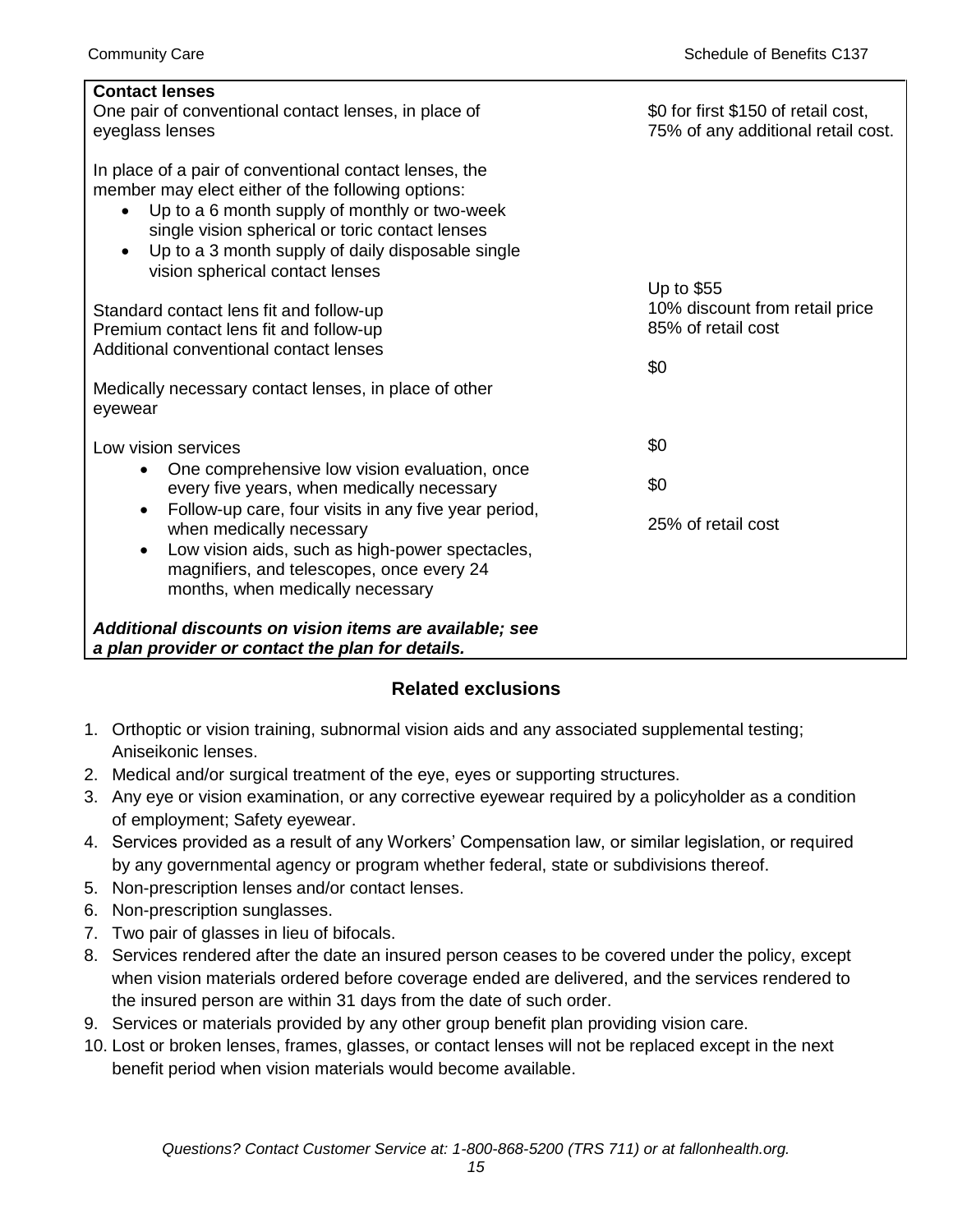# Notice of nondiscrimination

Fallon Health complies with applicable Federal civil rights laws and does not discriminate on the basis of race, color, national origin, age, disability or sex. Fallon does not exclude people or treat them differently because of race, color, national origin, age, disability or sex.

Fallon Health:

- Provides free aids and services to people with disabilities to communicate effectively with us, such as:
	- o Qualified sign language interpreters
	- $\circ$  Written information in other formats (large print, audio, accessible electronic formats, other formats)
- Provides free language services to people whose primary language is not English, such as:
	- o Qualified interpreters
	- o Information written in other languages

If you need these services, contact Customer Service at the phone number on the back of your member ID card, or by email at cs@fallonhealth.org.

If you believe that Fallon Health has failed to provide these services or discriminated in another way on the basis of race, color, national origin, age, disability or sex, you can file a grievance with:

Compliance Director Fallon Health 10 Chestnut St. Worcester, MA 01608

Phone: 1-508-368-9988 (TRS 711) Email: compliance@fallonhealth.org

You can file a grievance in person or by mail, fax or email. If you need help filing a grievance, the Compliance Director is available to help you.

You can also file a civil rights complaint with the U.S. Department of Health and Human Services, Office for Civil Rights, electronically through the Office for Civil Rights Complaint Portal, available at https://ocrportal.hhs.gov/ocr/portal/lobby.jsf, or by mail or phone at:

U.S. Department of Health and Human Services 200 Independence Avenue SW., Room 509F, HHH Building Washington, D.C., 20201

Phone: 1-800-368-1019 (TDD: 1-800-537-7697)

Complaint forms are available at http://www.hhs.gov/ocr/office/file/index.html.

16-735-009 Rev. 01 4/17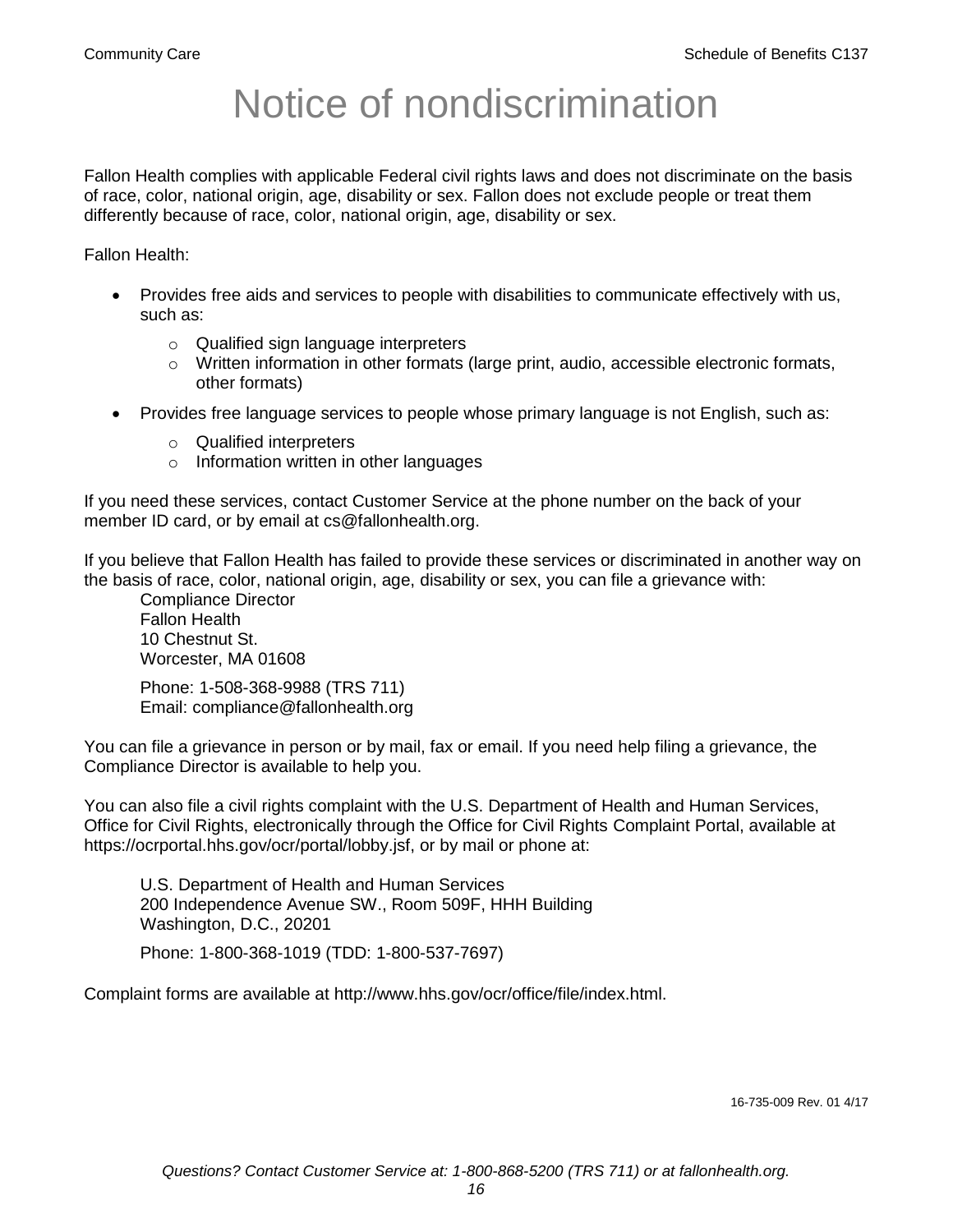# Important!

If you, or someone you're helping, has questions about Fallon Health, you have the right to get help and information in your language at no cost. To talk to an interpreter, call 1-800-868-5200.

#### **Spanish:**

Si usted, o alguien a quien usted está ayudando, tiene preguntas acerca de Fallon Health, tiene derecho a obtener ayuda e información en su idioma sin costo alguno. Para hablar con un intérprete, llame al 1-800-868-5200.

#### **Portuguese:**

Se você, ou alguém a quem você está ajudando, tem perguntas sobre o Fallon Health, você tem o direito de obter ajuda e informação em seu idioma e sem custos. Para falar com um intérprete, ligue para 1-800-868-5200.

#### **Chinese:**

如果您,或是您正在協助的對象,有關於[插入項目的名稱 Fallon Health 方面的問題,您有權利免費以 您的母語得到幫助和訊息。洽詢一位翻譯員,請撥電話 [在此插入數字 1-800-868-5200.

#### **Haitian Creole:**

Si oumenm oswa yon moun w ap ede gen kesyon konsènan Fallon Health, se dwa w pou resevwa asistans ak enfòmasyon nan lang ou pale a, san ou pa gen pou peye pou sa. Pou pale avèk yon entèprèt, rele nan 1-800-868-5200.

#### **Vietnamese:**

Nếu quý vị, hay người mà quý vị đang giúp đỡ, có câu hỏi về Fallon Health, quý vị sẽ có quyền được giúp và có thêm thông tin bằng ngôn ngữ của mình miễn phí. Để nói chuyện với một thông dịch viên, xin gọi 1-800-868-5200.

#### **Russian:**

Если у вас или лица, которому вы помогаете, имеются вопросы по поводу Fallon Health, то вы имеете право на бесплатное получение помощи и информации на вашем языке. Для разговора с переводчиком позвоните по телефону 1-800-868-5200.

#### **Arabic:**

إن كان لديك أو لدى شخص تساعده أسئلة بخصوص Health Fallon، فلديك الحق في الحصول على المساعدة والمعلومات الضرورية بلغتك من دون اية تكلفة .للتحدث مع مترجم اتصل ب .1-800-868-5200

#### **Khmer/Cambodian:**

ប្រសិនបរើអ្នក ឬនរណាម្ននក់ដែលអ្នកកំពុងដែជួយ ម្ននសំណួរអ្ូំពី Fallon Health រប, អ្នកម្មនសិ្រធិ្រេលជំនួយនិងព័្រ៍ម្នន បៅកនុងភាសា ររស់អ្នក រោយម្ិនអ្ស់រ្ំ ក់ ។ ដររំម្ រីនយាិ យជាម្ួយអ្នក កែប្រ សូ ម្ 1-800-868-5200 ។